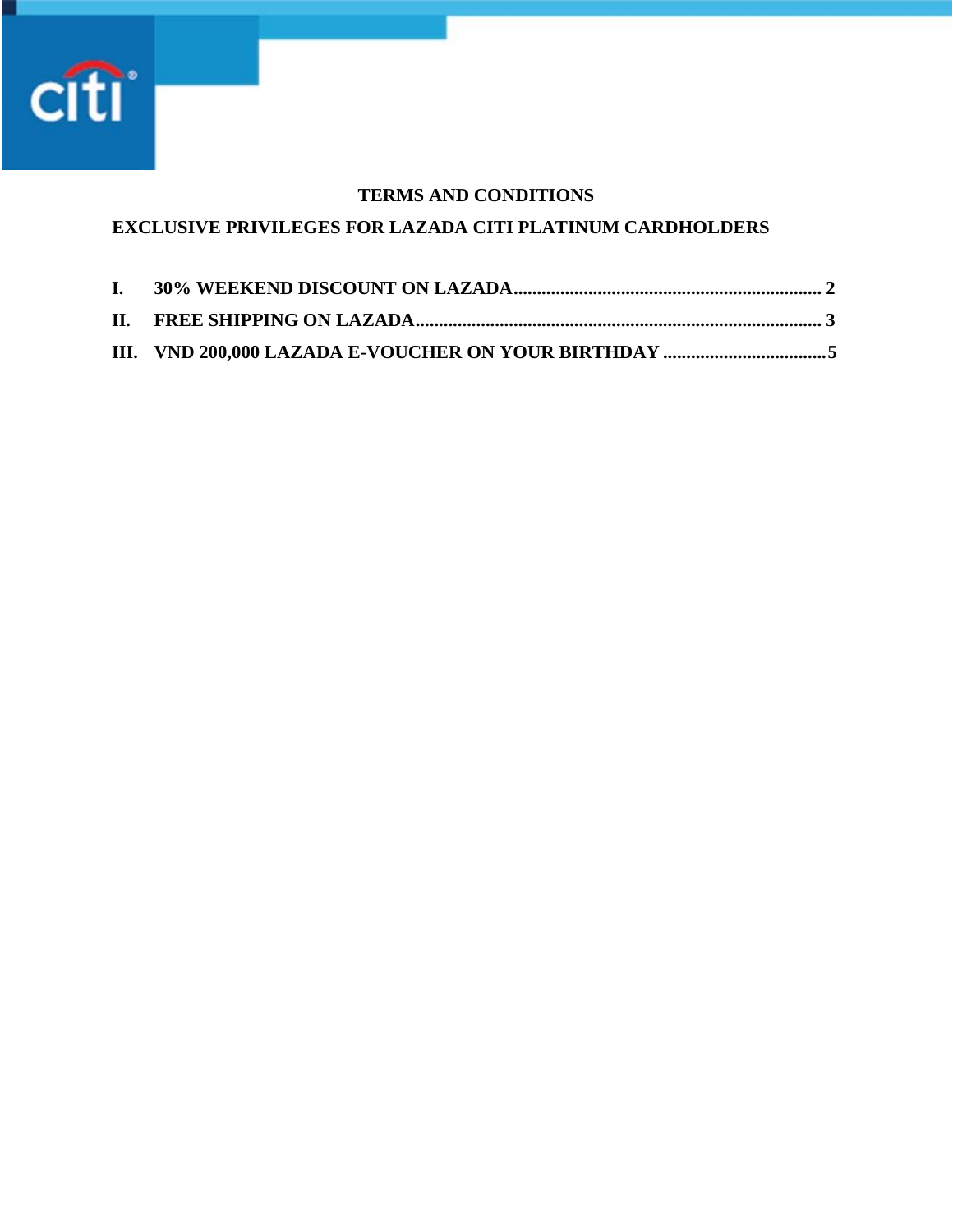# **I. 30% WEEKEND DISCOUNT ON LAZADA TERMS AND CONDITIONS**

#### **1. ELIGIBLE CUSTOMER:** Lazada Citi Platinum Cardholders in Vietnam

### **2. PROMOTION PERIOD & MECHANIC:**

- Every Saturday & Sunday from April 01, 2022 to June 30, 2022.
- Discount **VND 300,000**, min order at VND 1,000,000 per transaction **with Lazada Citi Platinum Credit Card.**
- Applicable for products on LazMall & LazMart.
- From 9:00 AM to 11:59 PM.

## **3. TERMS & CONDITIONS:**

- Customers are required to login on your buyer account on  $\frac{www.lazada.vn}{www.lazada.vn}$  $\frac{www.lazada.vn}{www.lazada.vn}$  $\frac{www.lazada.vn}{www.lazada.vn}$  website/mobile application of Lazada (Or signing up if you are new buyer). Click on the voucher to collect to your wallet and at the checkout page, select Credit/Debit card as a payment method, enter your card's information and enjoy the promotion.
- The promotion voucher needs to be used within a day after collecting.
- The promotion is applicable for *Lazada Citi Platinum Credit Cards* issued by Citibank Vietnam.Promotion voucher will be refilled at *9:00 AM & 12:00 PM* on promotion day.
- Eligible customer may not receive the Offer if the budget allocated for each Promotional day run out.
- Promotion is applicable for products on LazMall & LazMart (except formula milk for under 3 years old baby, baby accessories products, Vinamilk products, pre-paid mobile SIM card, SIM accessories, scratch card and mobile phone top up services, some other products are sold and delivered by specified suppliers that are not applied for Promotion and can't be promoted in accordance with the law as it stands.).
- The Promotion only applies for retail customers. Lazada/ Citibank reserves the right refuse the application of the promotion and charge a deduction to the card statement including cancellation of orders and account lockout for account / orders showing signs or evidence basis. This is due to the fact that units buy and sell, intentionally take advantage of voucher from the promotion, intentionally pass security and promotion rules.
- When Eligible customers click on voucher to collect to the wallet corresponding to the eligible customers agreeing to the terms & conditions of the promotion clearly announced by Lazada and Citibank.
- The promotion can't be reverted if the order is canceled or exchanged by buyer for any reason.
- Lazada and Citibank would like to refuse orders that do not meet the above conditions.

# **4. FOR MORE INFORMATION, PLEASE CONTACT US VIA (HOTLINE): 1900 1007**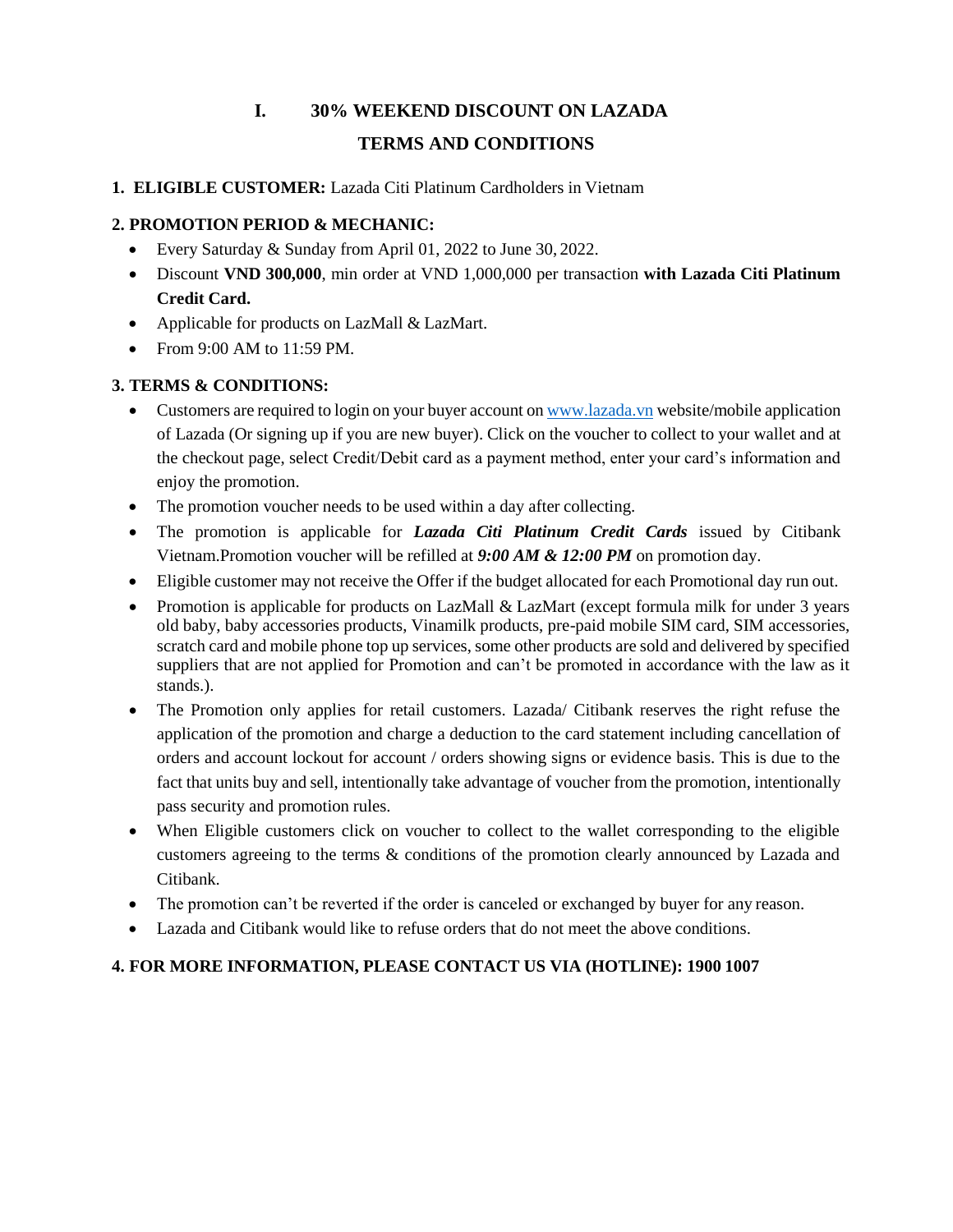# **II. FREE SHIPPING ON LAZADA TERMS AND CONDITIONS**

- **1. ELIGIBLE CARDHOLDER:** Lazada Citi Platinum Cardholders in Vietnam.
- **2. PROMOTION PERIOD:** From 01 April 2022 to 30 June 2022.

#### **3. PROMOTION MECHANIC:**

- Lazada Citi PlatinumCardholders will receive *Five (05) Free Shipping Vouchers Gift every month (during promotion period)*
- This voucher gift is applied for Order on website [www.lazada.vn/ L](http://www.lazada.vn/)azada mobile application with payment using a *Lazada Citi Platinum* Credit Card.
- *Discount maximum VND 20,000 on total purchased bill at Lazada.*
- Five (05) Free Shipping Vouchers will be delivered to Lazada Citi Platinum Cardholders on the next month.

## **4. TERMS & CONDITIONS:**

- The system for Lazada Citi Platinum Cardholders is in the process of upgrading, therefore, in temporary, e-voucher Free Shipping Gift for Lazada Citi Platinum Cardholders will be delivered as a voucher code.
- Lazada Citi Platinum's Cardholders receive voucher code via SMS from Citibank.
- The voucher code has to be *redeemed within 30 days* since the date voucher code is created. The voucher code expire date will be showed on SMS from Citibank.
- Each of Lazada Citi Platinum Cardholders only receive Five (05) Free Shipping Vouchers Gift every month (during promotion period).
- Offers are valid with payment using a *Lazada Citi Platinum* Credit Card only.
- The promotion is applied for all products on Lazada website (except formula milk products, new born baby accessories, Vinamilk products, SIM card, scratch card and online phone top up services, some other products are sold and delivered by specified suppliers that are not applied for Promotion, products that are not allowed to be promoted in accordance with the law as itstands).
- Offer cannot be reverted if the order is canceled or exchanged by buyer for any reason.
- Citi and the Lazada reserve the right to change the Terms and Conditions at any time without prior notice.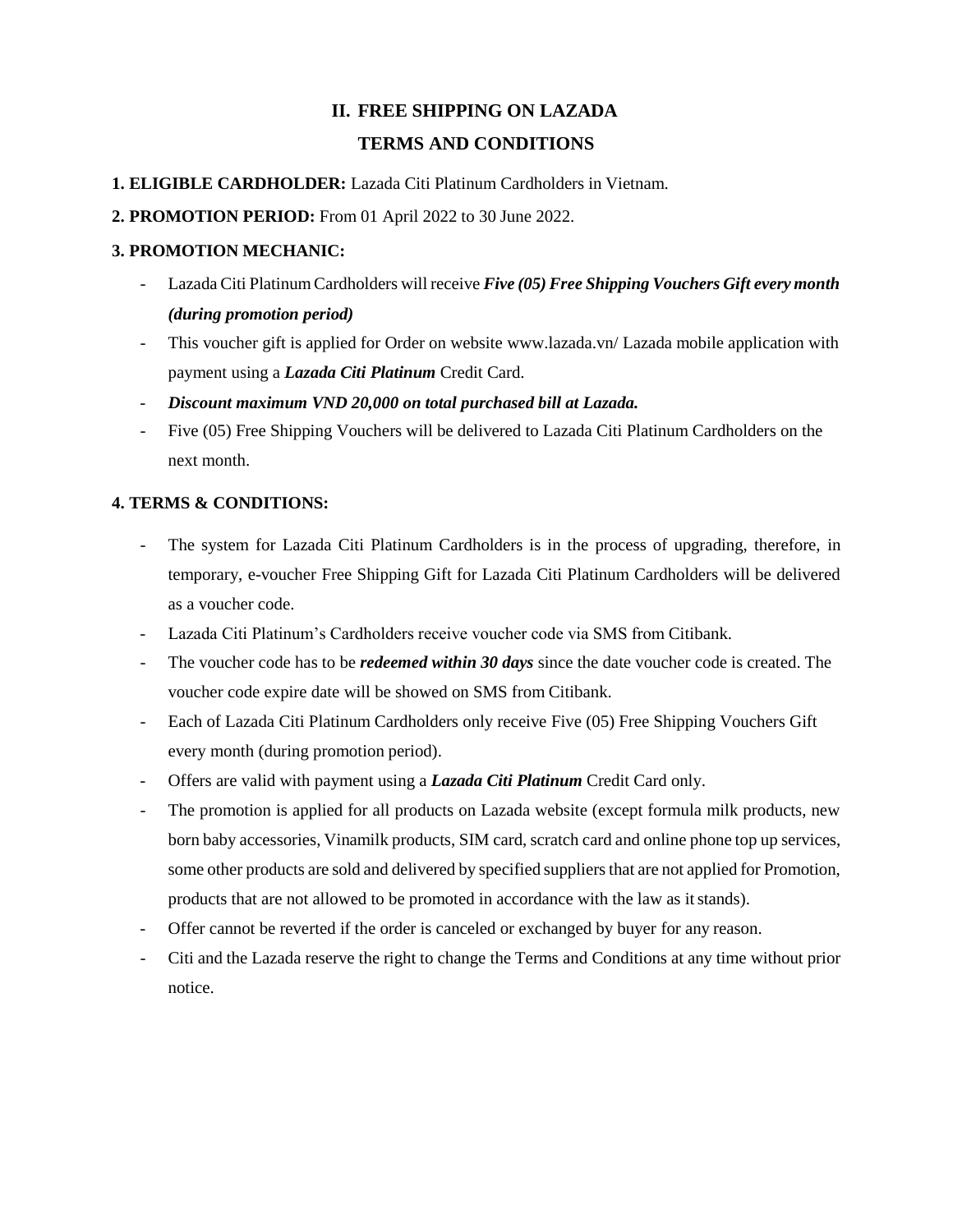- All matters related to the purchase at Lazada will be resolved by Lazada, and Lazada's decisions are final.
- Lazada reserves the right to cancel suspicious orders without prior notice. This includes voucher abuse, including vouchers redeemed using multiple accounts or multiple checkouts associated with the same customer or group of customers; and vouchers used in bad faith/bad purposes.
- By collecting promotion voucher(s),that means Cardholder agree with all terms & conditions from this promotion by Lazada & Citibank.

## **5. FOR MORE INFORMATION, PLEASE CONTACT US VIA (HOTLINE): 1900 1007**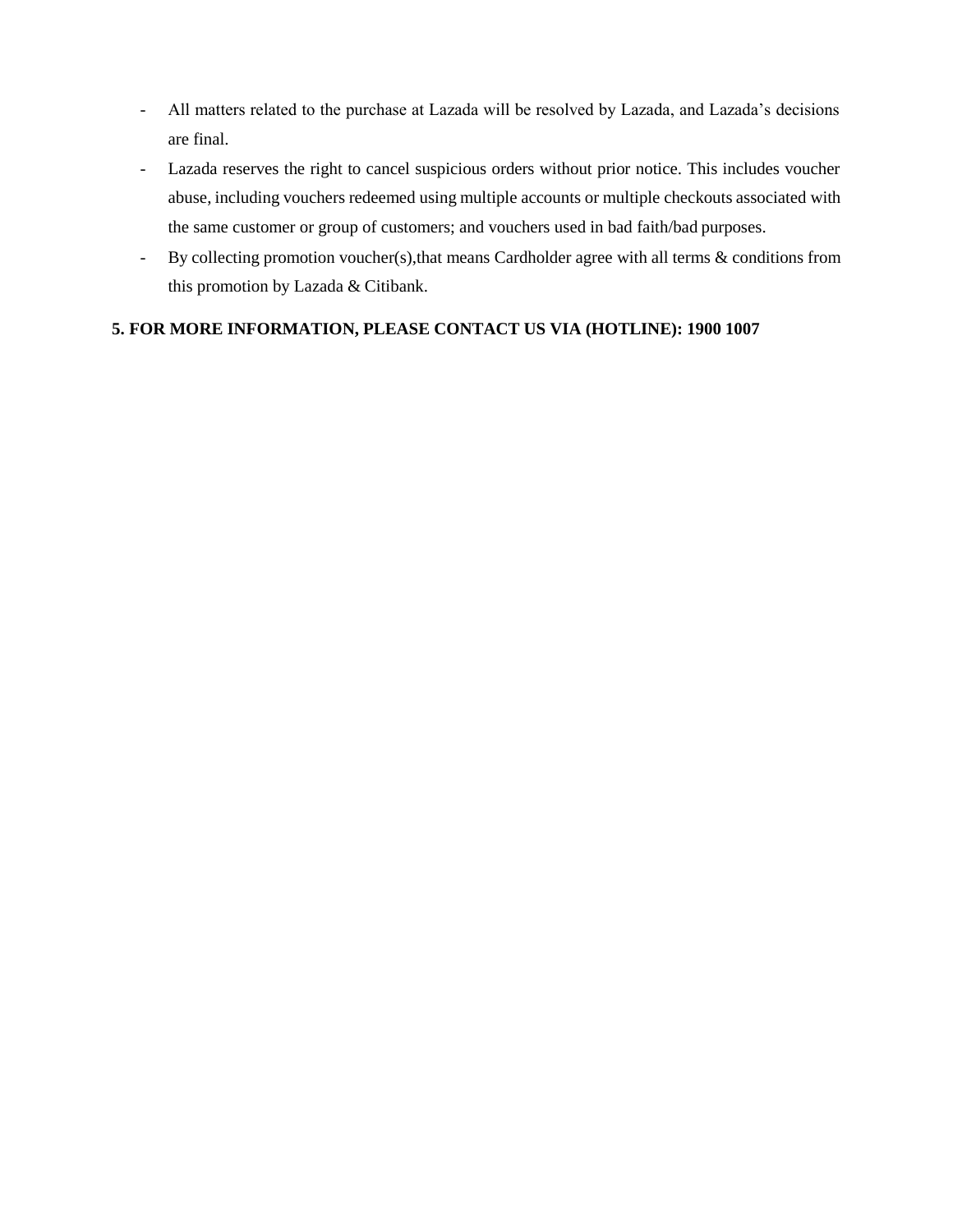# **III. VND 200,000 LAZADA E-VOUCHER ON YOUR BIRTHDAY TERMS AND CONDITIONS**

#### **1. ELIGIBLE CARDHOLDER:** Lazada Citi Platinum Cardholders in Vietnam.

**2. PROMOTION PERIOD:** From 01 April 2022 to 30 June 2022.

#### **3. PROMOTION MECHANIC:**

- On your birthday month (or the next month), Lazada Citi Platinum Cardholders will receive *200.000VND e-voucher as A Birthday Gift*.
- This voucher gift is applied for Order on website [www.lazada.vn/ L](http://www.lazada.vn/)azada mobile application with payment using a *Lazada Citi Platinum* Credit Card.
- Each Applicant who submitted their completed Lazada Citi Platinum Card application and successfully approved by Citibank before their birthdays will be entitled to promotion.

## **4. TERMS & CONDITIONS:**

- The system for Lazada Citi Platinum's Cardholders is in the process of upgrading, therefore, in temporary, e-voucher Birthday Gift for Lazada Citi Platinum's Cardholders will be delivered as a voucher code.
- Lazada Citi Platinum's Cardholders receive voucher code via SMS from Citibank.
- The voucher code has to be *redeemed within 30 days* since the date voucher code is created. The voucher code expire date will be showed on SMS from Citibank.
- Each of Lazada Citi Platinum Cardholders only receive only one voucher birthday gift per year on birthday month (or the next month).
- Offers are valid with payment using a *Lazada Citi Platinum* Credit Card only.
- The promotion is applied for all products on Lazada website (except formula milk products, new born baby accessories, Vinamilk products, SIM card, scratch card and online phone top up services, some other products are sold and delivered by specified suppliers that are not applied for Promotion, products that are not allowed to be promoted in accordance with the law as itstands).
- Offer cannot be reverted if the order is canceled or exchanged by buyer for any reason.
- Citi and the Lazada reserve the right to change the Terms and Conditions at any time without prior notice.
- All matters related to the purchase at Lazada will be resolved by Lazada, and Lazada's decisions are final.